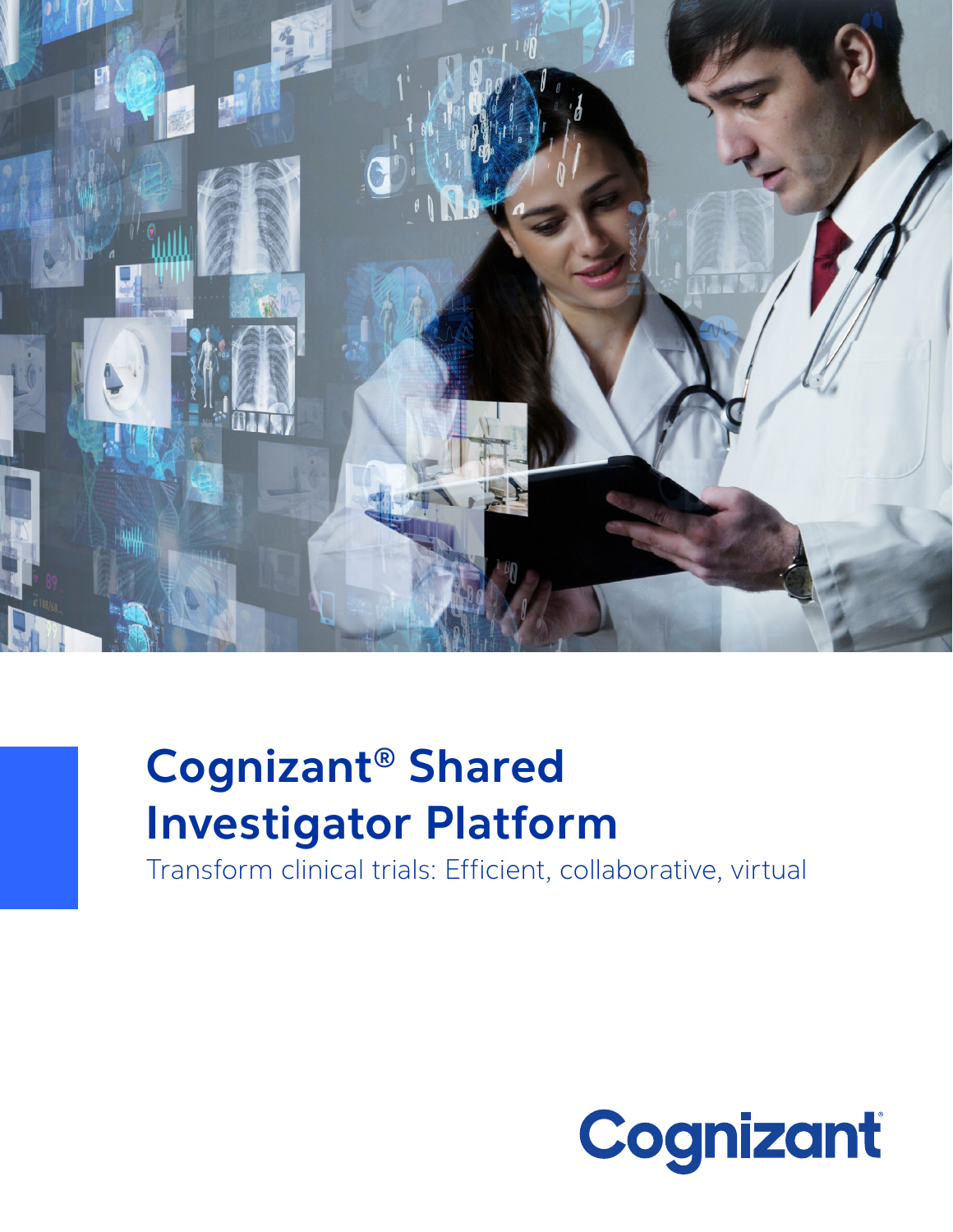## **Reduce costs, improve investigator experience and accelerate clinical trials.**

## The COVID-19 pandemic has changed the clinical trial landscape.

Cognizant® Shared Investigator Platform (SIP) provides a way forward, enabling sponsors to meet the challenges of the current environment while providing a better trial experience to clinical researchers.

Cognizant SIP is a cloud-based solution, built and developed by a consortium of leading biopharmaceutical companies that came together to share information and standardize workflows. As the industry's premier clinical trials operations platform, Cognizant SIP provides a single point of access for clinical trial stakeholders, transforming how sponsors and sites collaborate. Site selection, communications and management are all hosted on a secure platform tailored for the needs of sites and investigators.

Cognizant SIP streamlines and decentralizes the trial process. Equally important, it provides new conveniences that dramatically improve the experience for investigators and reduce clinical trial cycle times.

### **How it works**

With Cognizant SIP, sponsors gain the ability to manage site selection, document exchange and workflows across multiple studies, sites and countries.

SIP enables investigators and their staff to input and manage information that is commonly and repeatedly requested by sponsors, so there is a central repository through which sponsors can access this critical information—eliminating many of the redundant activities imposed on sites.

Investigators and their staff keep their information updated in SIP through their SIP Profiles, which

gives sponsors accurate and up-to-date information for tens of thousands of participating investigators and site staff, improving site selection and accelerating clinical trial feasibility.

Cognizant SIP improves clinical trial processes, as many site documents are ready and waiting to be leveraged when a new study is launched. Because participating sites' profiles and documents are centrally stored, sponsors no longer have to spend time going back and forth to request information and documentation for each trial.

### **Reducing the trial burden for sites**

Cognizant SIP brings new capabilities and convenience to clinical research sites. Site participation in clinical trials is often a headache. Investigators typically log into separate systems for each trial they support, juggling multiple user names and passwords as they log in and out several times a day. Largely due to the administrative burden that detracts from patient care, 54% of principal investigators only conduct one study.

Cognizant SIP minimizes the wasted time of multiple systems. Its secure single sign-on (SSO) links investigators quickly and easily to multiple sponsors' clinical trial technologies and tools. As a communications and document management hub, Cognizant SIP enables sponsor study teams to collaborate smoothly and seamlessly. It also enables the creation of a shared study workspace for sites and sponsors—and dramatically reduces trial burden for sites.

### **Benefits for sponsors**

With Cognizant SIP, your organization will be equipped to:

- **• Accelerate site activation.** Search for sites, investigators and facilities based on your protocol requirements. Access site and facility profiles that are up to date and comprehensive.
- **• Create virtual workspaces.** Remote meetings between investigators and monitors reduce the need for expensive, time-consuming site visits. Cognizant SIP will support secure video meetings and online chat, as well as easy exchange of documents and study reports.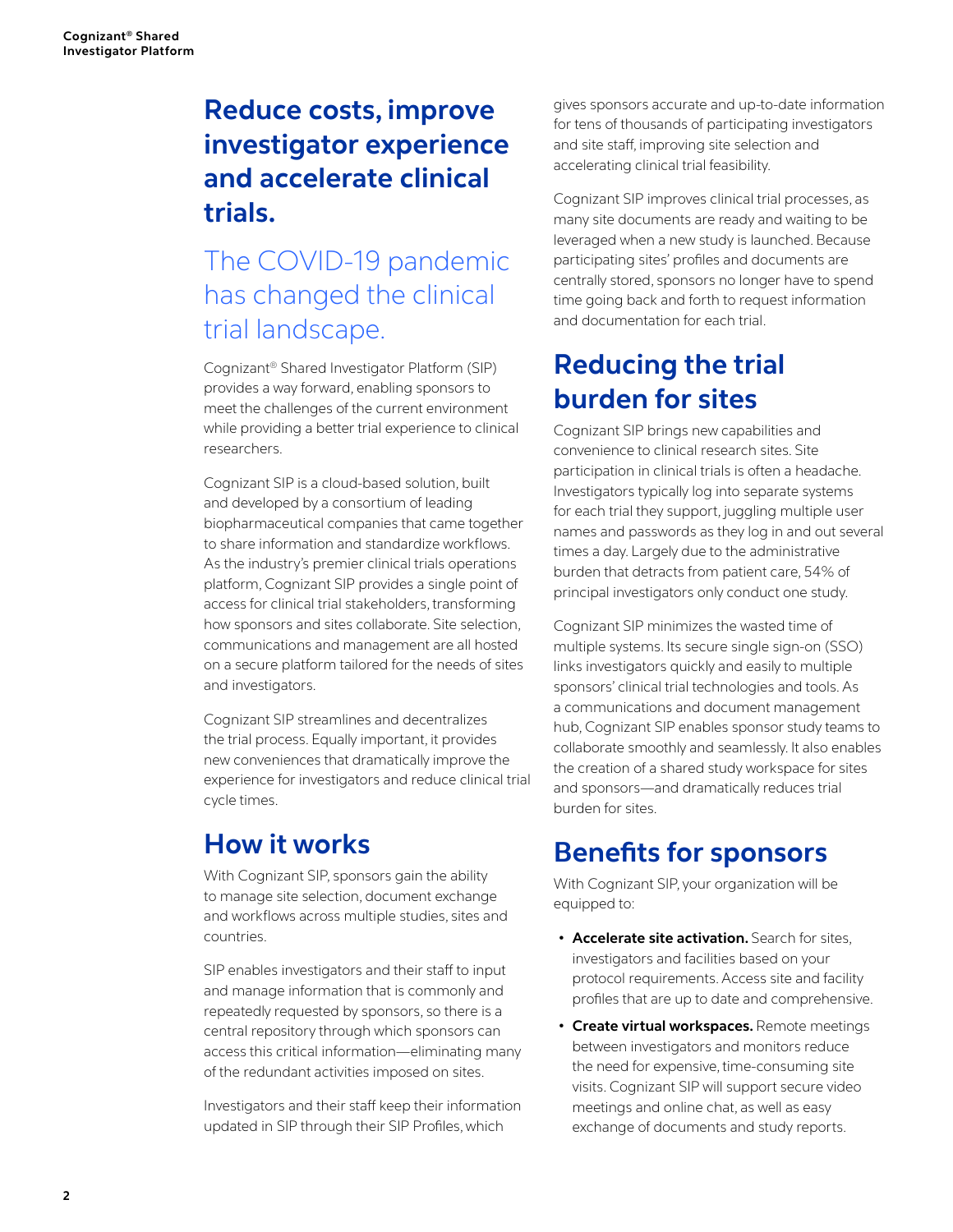- **• Enable remote collaboration with investigators.** Cognizant SIP enables clinical research associates (CRAs) to collaborate virtually with investigators and site staff, saving travel costs and limiting COVID-19 risk.
- **• Maintain study oversight.** Site leaders gain a clear view of staff workloads so they can allocate resources effectively, as well as proactively identify and address risks and issues.
- **• Track trial progress.** Dashboards and reports track trial progress, including milestones, safety information and interim analyses. CRAs can electronically request access to investigators' eRegulatory binder systems, reducing paperwork and manual data reviews.
- **• Improve investigator experience.** Cognizant SIP leverages common workflows across sponsors, eliminating the need to learn different processes for different sponsors, alleviating much of the administrative burden of running clinical trials for multiple sponsors.
- **• Keep communications accurate and current.** With its up-to-date roster of study and site contacts, Cognizant SIP ensures communications are routed to the correct sponsor and site personnel. Sponsors can create rules that ensure any site staff changes trigger applicable onboarding tasks, such as training and document completion.
- **• Automate documentation.** Cognizant SIP makes it convenient to create, access and exchange documents. It automatically generates many site documents from site and investigator profiles already in the platform. Sponsors can easily access documents, such as electronically signed CVs and Form 1572s. Investigators and other clinical stakeholders can review and acknowledge safety notifications across multiple studies.
- **• Access virtual training courses.** Cognizant SIP's training module includes protocol-specific and other study-related offerings. Through the learning management system, sponsors can offer sites over 1,400 Mutually Recognized Training (MRT) courses, reducing redundant training for sites. Training records are stored in a single location, enabling sponsors and sites to track training records, avoid duplicate trainings and facilitate proper compliance and credit.

### **10 things sponsors can do with Cognizant SIP**

- 1. Search for sites, investigators and facilities based on protocol requirements, leveraging up-to-date, comprehensive site and facility profiles
- 2. Design, distribute and analyze feasibility surveys in half the time it normally takes
- 3. Set up secure study workspaces where sites and stakeholders can view and exchange documents and important study information
- 4.Access documents such as electronically signed CVs and 1572s
- 5. Take advantage of a learning management system that contains more than 1,400 MRT courses and tracks training in one location
- 6.Access investigator and clinical site trainings, including protocol-specific training
- 7. Manage sites remotely by simplifying and streamlining many of the required day-to-day processes
- 8. Develop and exchange key site documents with a module built exclusively for the platform
- 9. Distribute safety notifications by leveraging distribution rules for compounds and studies to diseminate and track acknowledgments for safety reports
- 10. Track study and site status with flexible reports and dashboards

Learn more about how Cognizant Shared Investigator Platform will enable your organization to manage virtual clinical trials and reduce costs, accelerate results and achieve new growth.

For more information, visit **[cognizant.com/shared-investigator-platform](http://www.cognizant.com/shared-investigator-platform)**